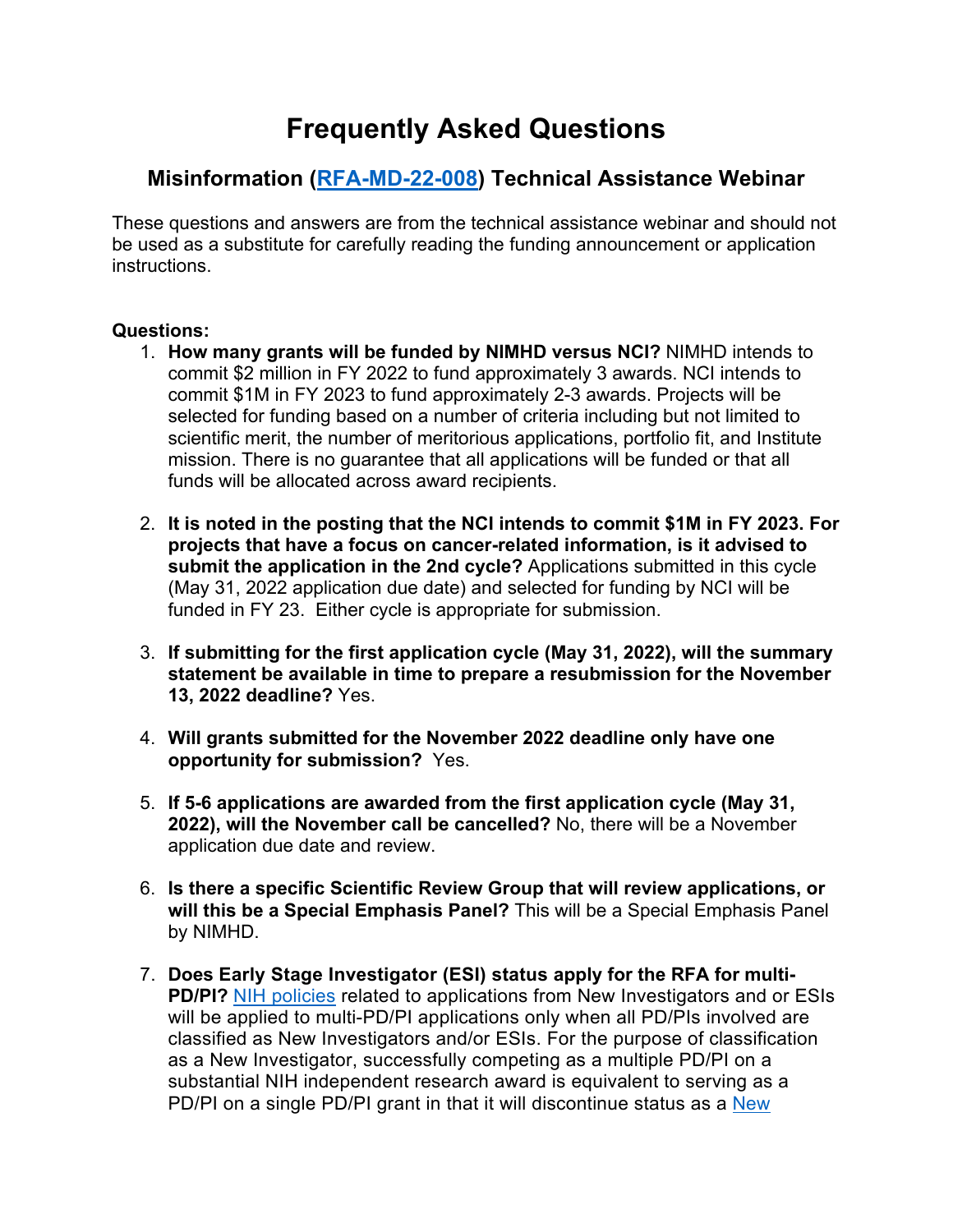[Investigator.](https://grants.nih.gov/policy/early-stage/index.htm) An individual who meets the definition of New Investigator and is added as a PD/PI on an active substantial NIH independent research award after peer review will not lose their new investigator status.

- 8. **Do the same ESI considerations as other R01s still apply for this RFA?** Yes.
- 9. **Are international institutions and organizations eligible to apply?** Nondomestic (non-U.S.) Entities (Foreign Institutions) are not eligible to apply. Nondomestic (non-U.S.) components of U.S. Organizations are not eligible to apply. Foreign components, as defined in the *NIH Grants Policy Statement*, are not allowed.
- 10.**Can a national nonprofit apply?** Eligible organizations include nonprofits:
	- Nonprofits with 501(c)(3) IRS Status (Other than Institutions of Higher Education)
	- Nonprofits without 501(c)(3) IRS Status (Other than Institutions of Higher Education)
- 11.**Like general R01 proposals, are preliminary data required?** For clinical trials only.
- 12. **According to the RFA, budgets are limited to \$500,00 direct cost. Is that per year?** Yes, it is per year, and it is per year for up to five years.
- 13.**Does this R01 have a companion R21 for ideas in early stages?** No.
- 14.**Can studies focus on behavioral outcomes (e.g., getting a test or vaccine by way of reducing misinformation), or should the endpoint be more directly related to misinformation (e.g., changes in attitudes)?** Outcomes of interest include physical and mental health, health decision-making, behavior change, adherence to evidence-based prevention and treatment guidelines/recommendations, and morbidity and mortality. It is important to consider how misinformation/disinformation is connected to the health outcomes of interest. The science should drive the selection of outcome measures based on the research questions and aims.
- 15.**Would studies that show successful uptake of trustworthy information be eligible or do the studies need to include exposures to misinformation? In other words, is understanding how to make communications credible, trustable, and actionable eligible?** The focus of this RFA is on the role of misinformation.
- 16.**Must both areas of research interest, etiology and interventions, be addressed in a proposal?** No, it does not have to focus on both areas of research.